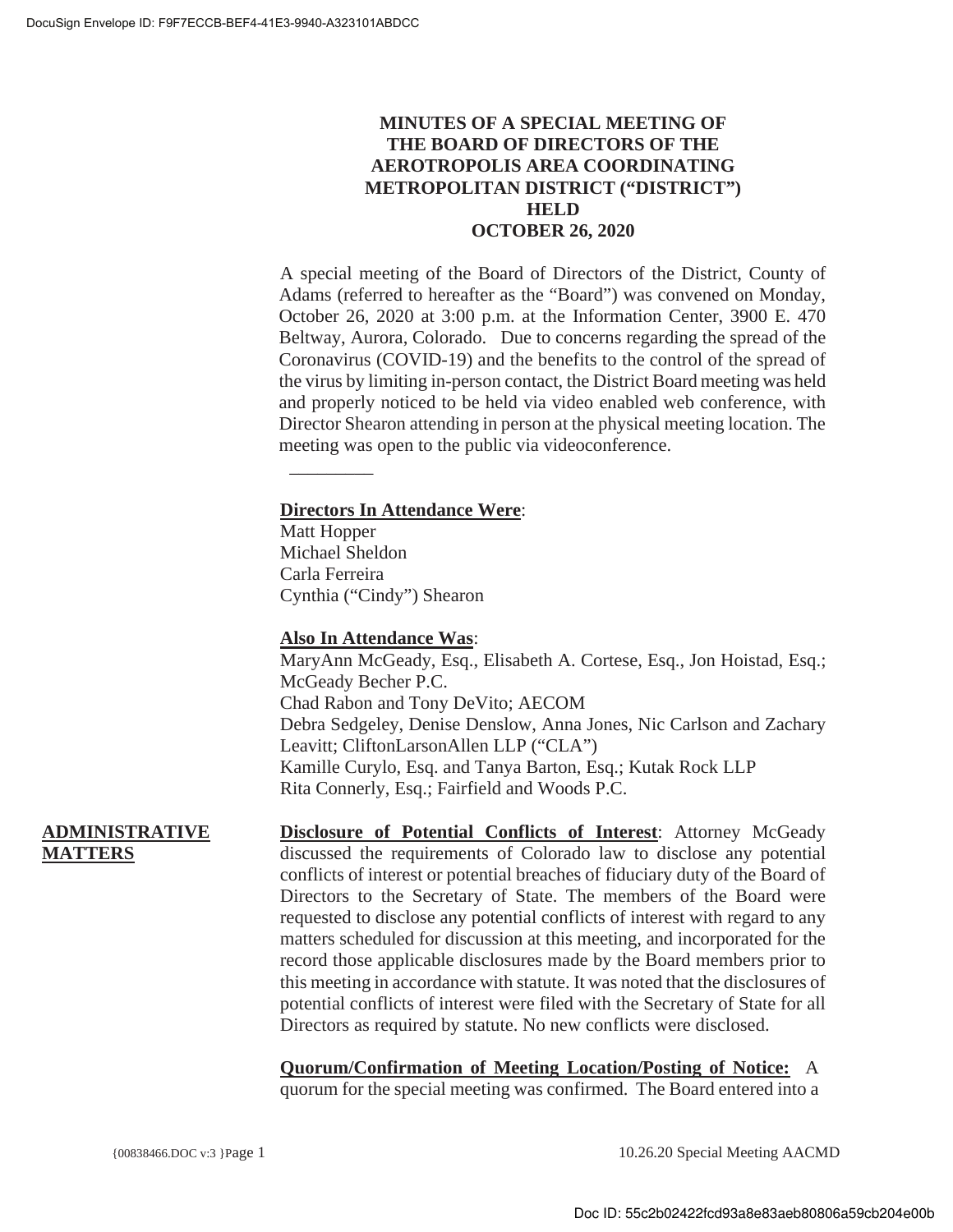discussion regarding the requirements of Section 32-1-903(1), C.R.S., concerning the location of the District's Board meeting. Following discussion, upon motion duly made by Director Sheldon, seconded by Director Ferreira and, upon vote unanimously carried, the Board determined that because there was not a suitable or convenient location within the District boundaries to conduct this meeting it was determined to conduct this meeting at the above-stated location, with Director Shearon attending in person. Due to concerns regarding the spread of COVID-19, and the benefits to the control of the virus by limiting in-person contact, the remaining Board members and consultants attended via videoconference. The Board further noted that notice providing the time, date and video link information was duly posted and that no objections, or any requests that the means of hosting the meeting be changed by taxpaying electors within its boundaries have been received.

**Agenda**: The Board considered the proposed Agenda for the District's special meeting.

Following discussion, upon motion duly made by Director Sheldon, seconded by Director Ferreira and, upon vote unanimously carried, the Agenda was approved, as presented.

**Public Comment:** There was no public comment.

 $\overline{\phantom{a}}$ The Board considered the following actions:

- A. Ratify approval of **Task Order No. 24** under the Master Service Agreement ("MSA") for Planning and Landscape Architecture Services by and between the District and **Norris Design, Inc.** for The Aurora Highlands – Main Street Soccer Field Study, in the amount of \$10,700.
- B. Ratify approval of **Task Order No. 20** under the MSA for Planning and Architectural Services by and between the District and **Norris Design, Inc.** for Park 03 Site Plan, in an amount not to exceed \$160,000.
- C. Ratify approval of **Task Order No. 23** under the MSA for Planning and Landscape Architecture Services by and between the District and **Norris Design, Inc.** for Infrastructure Site Plan 04, in an amount not to exceed \$115,000.
- D. Ratify approval of Letter of Agreement by and between the City of Aurora and the District regarding Request to Accelerate Installation of Pipeline Under Water Line Construction and Cost Reimbursement Agreement.

### **CONSENT AGENDA**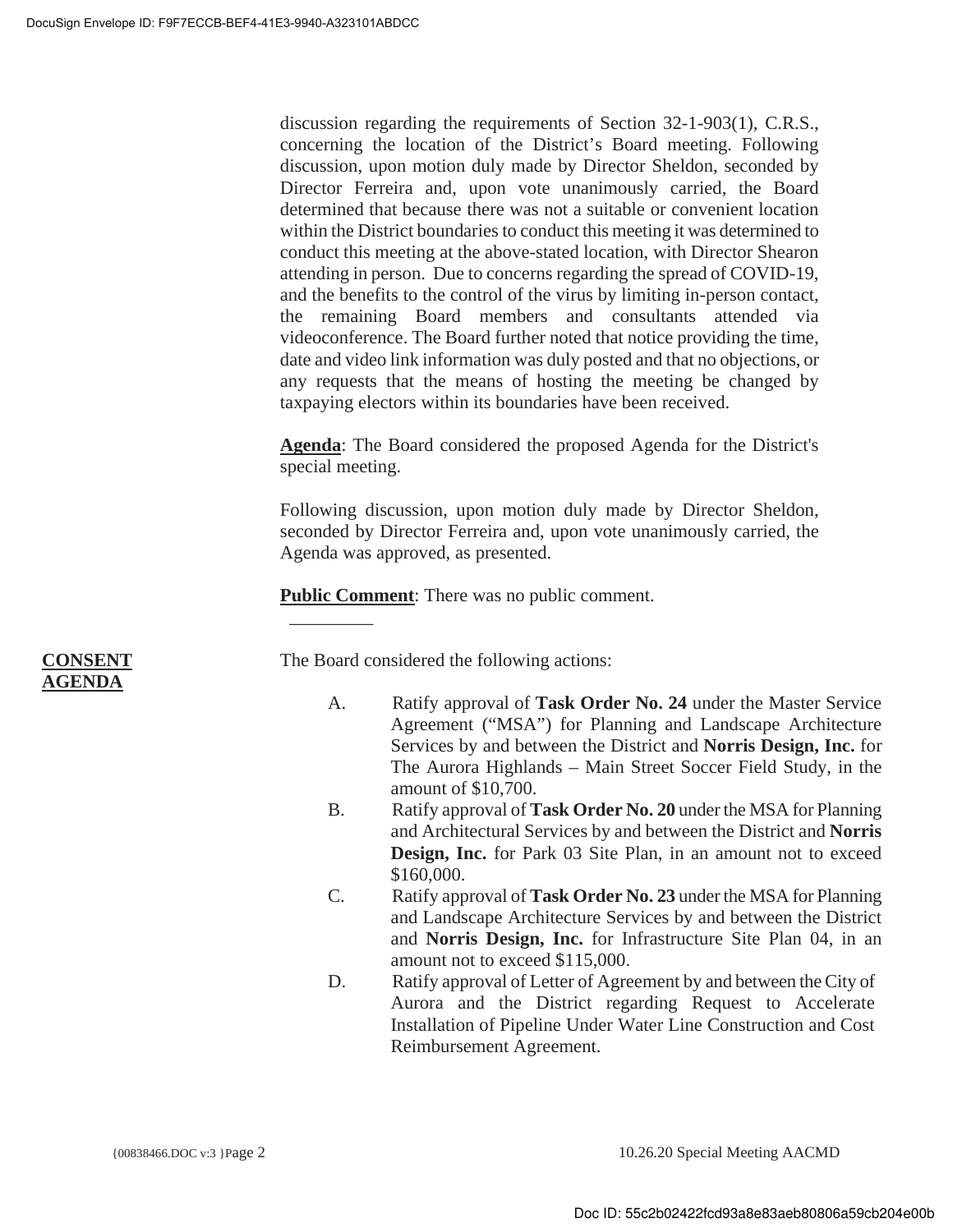- E. Ratify approval of Letter of Agreement by and between the City of Aurora and the District regarding Request to Expedite Installation of Pipeline Section Under Water Line Construction and Cost Reimbursement Agreement.
- F. Ratify approval of Proposal from Contour Services, LLC for Transition Services.

Following discussion, upon a motion duly made by Director Sheldon, seconded by Director Ferreira and, upon vote, unanimously carried, the Board ratified approval of the consent Agenda. Director Hopper noted all items have been approved by the Construction Committee and Lender.

**LEGAL MATTERS Resolution of the District Concerning Integrated Project Delivery Pursuant to Section 32-1-1804, C.R.S.:** Attorney McGeady reviewed the Resolution with the Board, noting that the Resolution allows the District to achieve time and economic efficiencies by hiring a General Contractor under which separate projects will be bid. Following discussion, upon a motion duly made by Director Hopper, seconded by Director Ferreira and, upon vote, unanimously carried by roll call, the Board approved the Resolution of the District Concerning Integrated Project Delivery Pursuant to Section 32-1-1804, C.R.S.

 $\overline{\phantom{a}}$ 

**Second Amendment to Agreement by and between E-470 Public Highway Authority and the District regarding Temporary Construction Access:** Attorney Hoistad reviewed the Second Amendment with the Board, with the tolling system in place, the District will not be required to estimate the amount of traffic using the system and can instead rely on actual numbers. Following discussion, upon a motion duly made by Director Sheldon, seconded by Director Ferreira and, upon vote, unanimously carried by roll call, the Board approved the Second Amendment to Agreement by and between E-470 Public Highway Authority and the District regarding Temporary Construction Access.

# **FINANCIAL MATTERS**

**Claims:** Ms. Sedgeley reviewed the interim claims with the Board, noting the correct amount of the claims is \$15,297.00. Following discussion, upon a motion duly made by Director Sheldon, seconded by Director Ferreira and, upon vote, unanimously carried by roll call, the Board ratified approval of payment of interim claims, consisting of check no. 1786 and four (4) wire transfers, in the total amount of \$15,297.00.

**Lender Funding Requests and Payment of Claims for Operating Costs:** Ms. Sedgeley reviewed the Lender funding requests with the Board. Following discussion, upon a motion duly made by Director Sheldon, seconded by Director Ferreira and, upon vote, unanimously carried by roll call, the Board acknowledged approval of the Lender funding request and approved payment of claims for operating costs in the amount of \$56,705.10.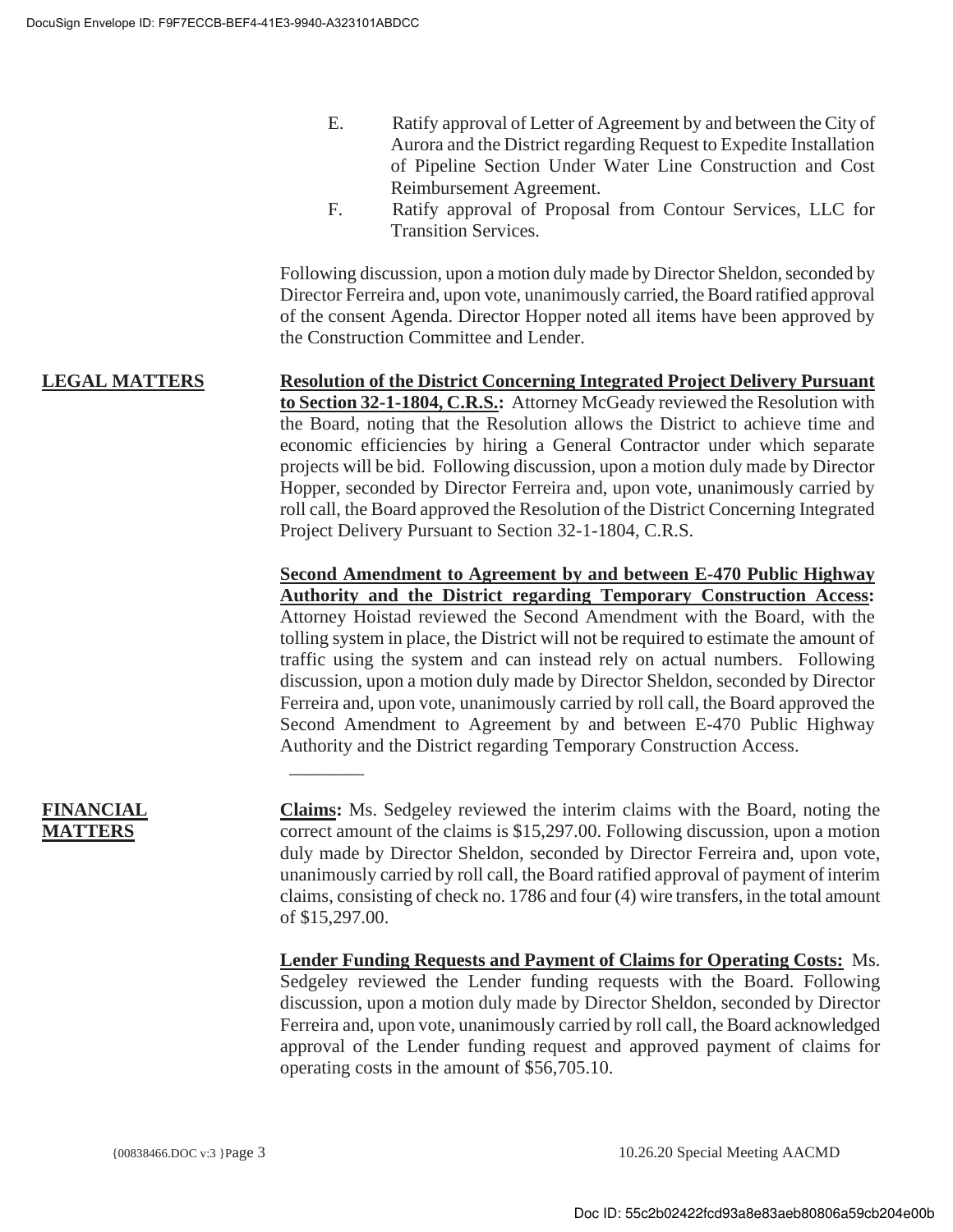$\overline{\phantom{a}}$ 

 $\overline{\phantom{a}}$ 

**Schedule of Unaudited Financial Statements and Cash Position Report**: Ms. Sedgeley reviewed the Cash Position Report, noting there is no Unaudited Financial Statement available to review. Following discussion, upon a motion duly made by Director Sheldon, seconded by Director Ferreira and, upon vote, unanimously carried by roll call, the Board accepted the Cash Position Report dated August 31, 2020, updated as of October 23, 2020.

**The Aurora Highlands Community Authority Board and District Engineer's Report and Verification of Costs Associated with Public Improvements (Draw No. 28) prepared by Schedio Group LLC ("Engineer's Report"):** Ms. Sedgeley reviewed the Engineer's Report with the Board. Following discussion, upon a motion duly made by Director Hopper, seconded by Director Sheldon and, upon vote, unanimously carried by roll call, the Board approved the recommendation to the CAB for acceptance of the Engineer's Report.

**CAPITAL PROJECTS**

**Draw Request No. 28**: Attorney McGeady reviewed Draw Request No. 28 with the Board.

Following discussion, upon motion duly made by Director Ferreira, seconded by Director Sheldon and, upon vote unanimously carried by roll call, the Board approved Draw Request No. 28, in the amount of \$2,872,853.06, as shown below:

| CAB (A Bonds) | \$1,162,414.52            |
|---------------|---------------------------|
| CAB (B Bonds) | 400,916.71                |
| <b>ARTA</b>   | \$1,295,085.33            |
| <b>ATEC</b>   | 5,253.00<br>$\mathcal{S}$ |
| Developer     | 9,183.50                  |
| <b>Total:</b> | \$2,872,853.06            |

# **AEROTROPOLIS AREA COORDINATING CAPITAL PROJECTS**

**MSA for Limited Construction Management Services by and between the District and AECOM Technical Services, Inc.:** Following discussion, upon motion duly made by Director Sheldon, seconded by Director Ferreira and, upon vote unanimously carried by roll call, the Board approved the **MSA** for Limited Construction Management Services by and between the District and **AECOM Technical Services, Inc.**, upon review and recommendation by the Construction Committee and Lender commitment to fund.

**Task Order No. 01 to MSA for Limited Construction Management Services by and between the District and AECOM Technical Services, Inc. for First Phase of Services:** Following discussion, upon motion duly made by Director Sheldon, seconded by Director Ferreira and, upon vote unanimously carried by roll call, the Board approved **Task Order No. 01** to MSA for Limited Construction Management Services by and between the District and **AECOM Technical** 

{00838466.DOC v:3 }Page 4 10.26.20 Special Meeting AACMD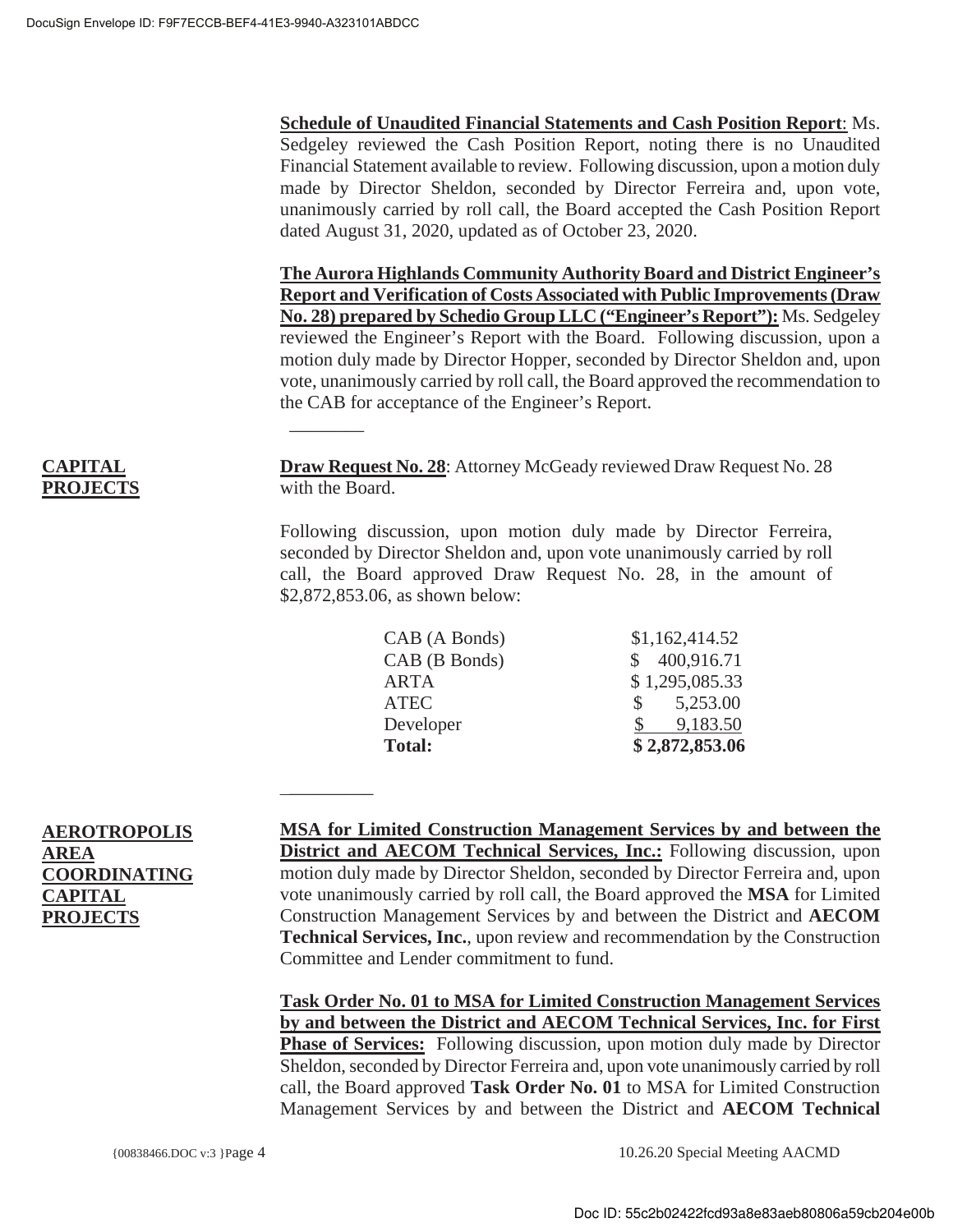**Services, Inc.** for First Phase of Services in an amount to be determined, upon review and recommendation by the Construction Committee and Lender commitment to fund.

**Task Order No. 005 to MSA for Program Management, Design and Construction Services by and between the District and AECOM Technical Services, Inc. for Development Stormwater Management Plan Engineering Assessment and Support:** Following discussion, upon motion duly made by Director Sheldon, seconded by Director Ferreira and, upon vote unanimously carried by roll call, the Board approved the **Task Order No. 005** to MSA for Program Management, Design and Construction Services by and between the District and **AECOM Technical Services, Inc.** for Development Stormwater Management Plan Engineering Assessment and Support, in the amount of \$62,664.00, upon review and recommendation by the Construction Committee and Lender commitment to fund.

**Task Order No. 006 to MSA for Program Management, Design and Construction Services by and between the District and AECOM Technical Services, Inc. for Sitewide Grading Analysis:** Following discussion, upon motion duly made by Director Sheldon, seconded by Director Ferreira and, upon vote unanimously carried by roll call, the Board approved **Task Order No. 006** to MSA for Program Management, Design and Construction Services by and between the District and **AECOM Technical Services, Inc.** for Sitewide Grading Analysis, in the amount of \$29,711.00, upon review and recommendation by the Construction Committee and Lender commitment to fund.

**Task Order No. 007 to MSA for Program Management, Design and Construction Services by and between the District and AECOM Technical Services, Inc. for Development of Aspirational Schedule and COA Schedule and Tracking Assistance:** Following discussion, upon motion duly made by Director Sheldon, seconded by Director Ferreira and, upon vote unanimously carried by roll call, the Board approved **Task Order No. 007** to MSA for Program Management, Design and Construction Services by and between the District and **AECOM Technical Services, Inc.** for Development of Aspirational Schedule and COA Schedule and Tracking Assistance, in the amount of \$25,000.00, upon review and recommendation by the Construction Committee and Lender commitment to fund.

**Task Order No. 008 to MSA for Program Management, Design and Construction Services by and between the District and AECOM Technical Services, Inc. for Forensic Analysis:** Following discussion, upon motion duly made by Director Sheldon, seconded by Director Ferreira and, upon vote unanimously carried by roll call, the Board approved **Task Order No. 008** to MSA for Program Management, Design and Construction Services by and between the District and **AECOM Technical Services, Inc.** for Forensic Analysis, in the

{00838466.DOC v:3 }Page 5 10.26.20 Special Meeting AACMD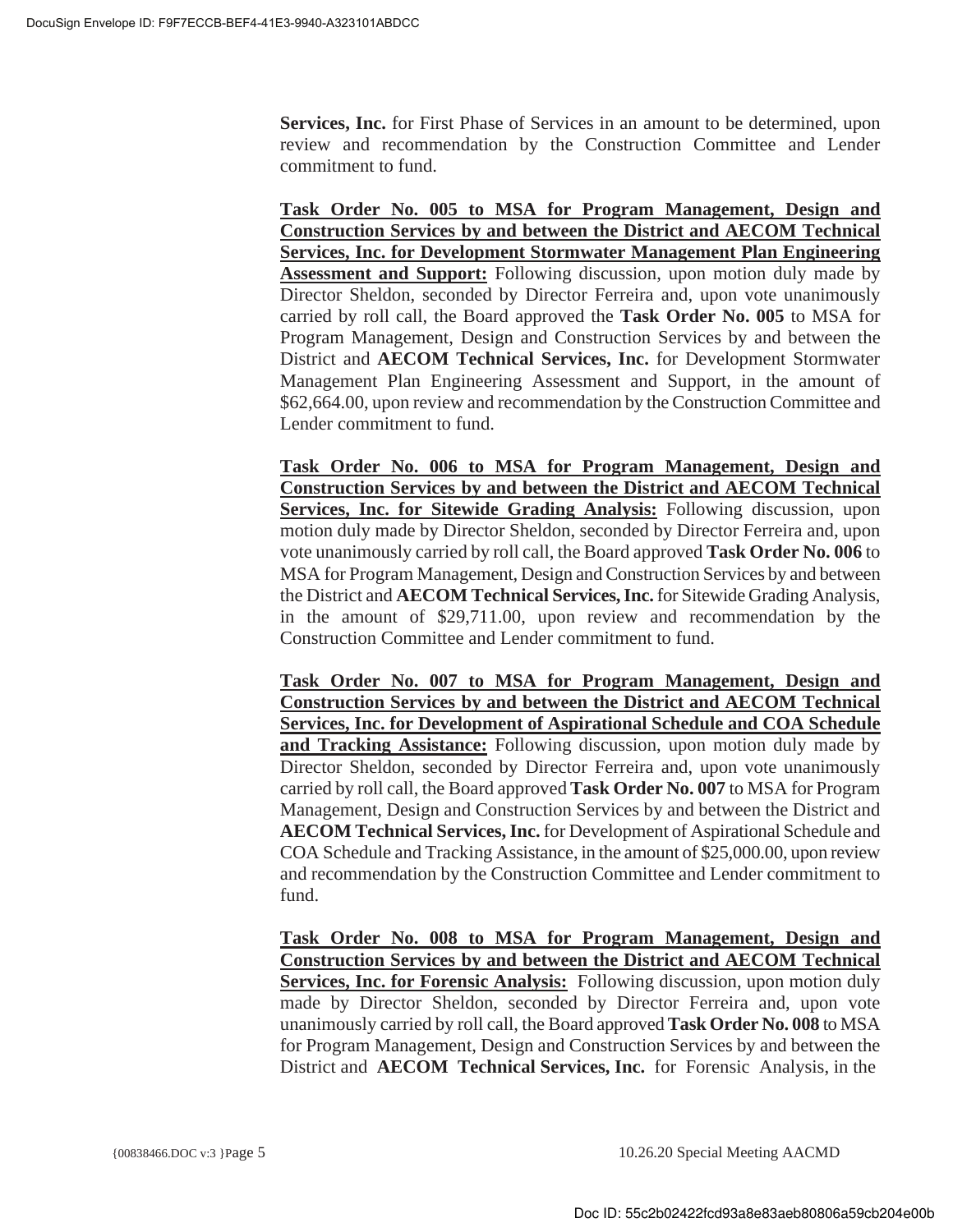amount of \$55,000.00, upon review and recommendation by the Construction Committee and Lender commitment to fund.

**Task Order No. 010 to MSA for Program Management, Design and Construction Services by and between the District and AECOM Technical Services, Inc. for Construction Access and Haul Road Design:** Following discussion, upon motion duly made by Director Sheldon, seconded by Director Ferreira and, upon vote unanimously carried by roll call, the Board approved **Task Order No. 010** to MSA for Program Management, Design and Construction Services by and between the District and **AECOM Technical Services, Inc.** for Construction Access and Haul Road Design, in the amount of \$41,000.00, upon review and recommendation by the Construction Committee and Lender commitment to fund.

**Task Order No. 011 to MSA for Program Management, Design and Construction Services by and between the District and AECOM Technical Services, Inc. for Cost Estimating - Trib T Phase 1 Design:** Following discussion, upon motion duly made by Director Sheldon, seconded by Director Ferreira and, upon vote unanimously carried by roll call, the Board approved **Task Order No. 011** to MSA for Program Management, Design and Construction Services by and between the District and **AECOM Technical Services, Inc.** for Cost Estimating - Trib T Phase 1 Design, in the amount of \$39,600, upon review and recommendation by the Construction Committee and Lender commitment to fund.

**Notice of Award of Construction Contract to Aggregate Industries-WCR, Inc. for 42nd Avenue Phase 2 and N/S Collector - Site Asphalt:** Following discussion, upon motion duly made by Director Sheldon, seconded by Director Ferreira and, upon vote unanimously carried by roll call, the Board approved the **Notice of Award** of Construction Contract to **Aggregate Industries-WCR, Inc.**  for 42nd Avenue Phase 2 and N/S Collector - Site Asphalt, in the amount of \$1,151,072.05, and authorized the execution of the Notice to Proceed, upon review and recommendation by the Construction Committee and Lender commitment to fund.

**Change Order No. 01 to Construction Agreement by and between the District and Aggregate Industries-WCR, Inc. for 42nd Avenue Phase 2 and N/S Collector - Site Asphalt (Mobilize and Markings):** Following discussion, upon motion duly made by Director Sheldon, seconded by Director Ferreira and, upon vote unanimously carried by roll call, the Board approved **Change Order No. 01** to Construction Agreement by and between the District and **Aggregate Industries-**WCR, Inc. for 42<sup>nd</sup> Avenue Phase 2 and N/S Collector - Site Asphalt (Mobilize and Markings), in the amount of \$62,650.00, upon review and recommendation by the Construction Committee and Lender commitment to fund.

{00838466.DOC v:3 }Page 6 10.26.20 Special Meeting AACMD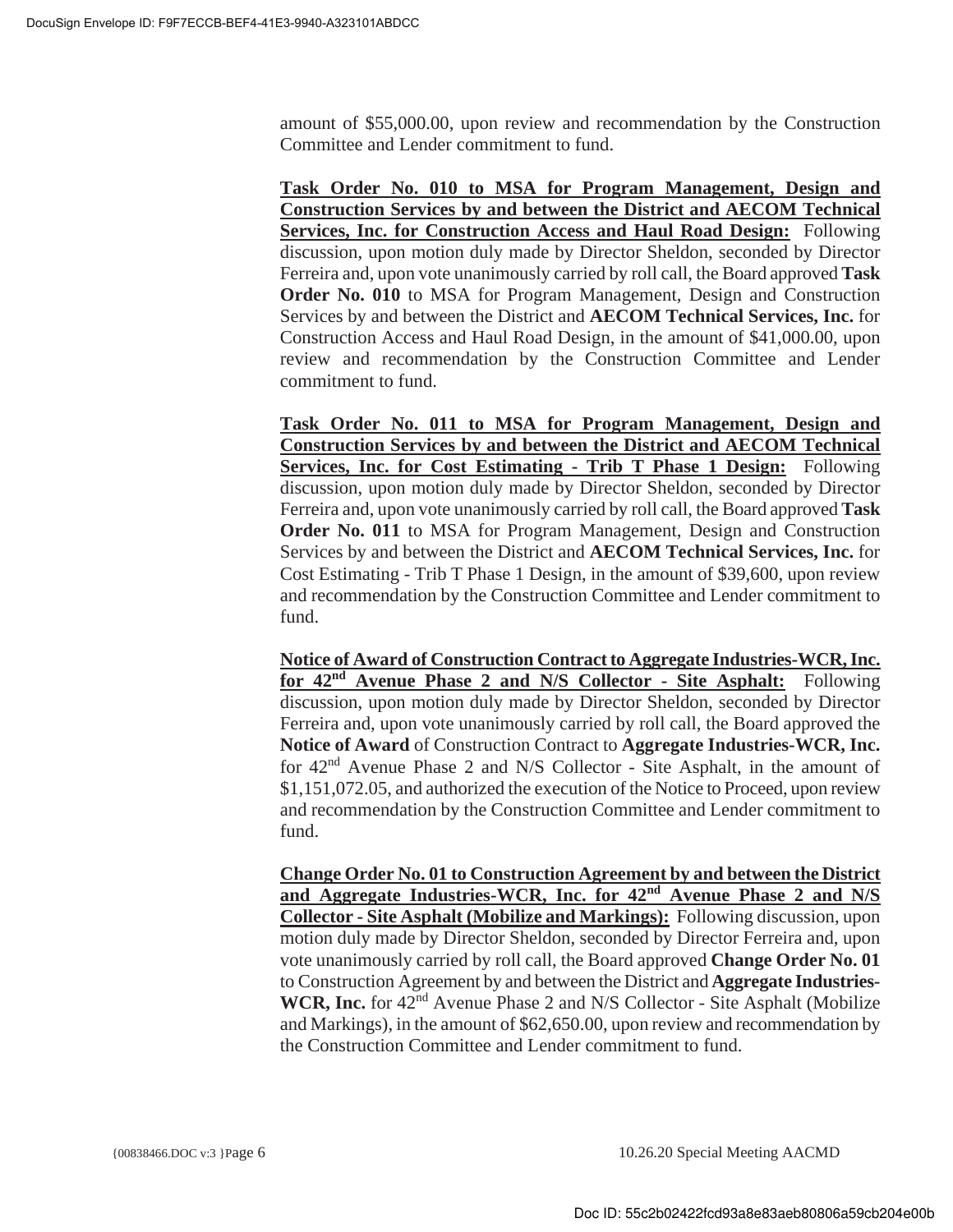**Change Order No. 03 to Task Order No. 02 to MSA by and between the District and Beam, Longest and Neff, LLC for Additional Traffic Analysis of Phase 1 Roadway Design:** Following discussion, upon motion duly made by Director Sheldon, seconded by Director Ferreira and, upon vote unanimously carried by roll call, the Board approved **Change Order No. 03 to Task Order No. 02** to MSA by and between the District and **Beam, Longest and Neff, LLC** for Additional Traffic Analysis of Phase 1 Roadway Design, in the amount of \$19,500.00, upon review and recommendation by the Construction Committee and Lender commitment to fund.

**Notice of Award of Construction Contract to Concrete Curb LLC, d/b/a Concrete Curb and Paving, Inc. for 42nd Avenue Phase 2 and N/S Collector and Aurora Pkwy – Site Concrete:** Following discussion, upon motion duly made by Director Sheldon, seconded by Director Ferreira and, upon vote unanimously carried by roll call, the Board approved the **Notice of Award** of Construction Contract to **Concrete Curb LLC, d/b/a Concrete Curb and Paving, Inc.** for 42<sup>nd</sup> Avenue Phase 2 and N/S Collector and Aurora Pkwy – Site Concrete, in the amount of \$1,060,283.68, and authorized execution of the Notice to Proceed, upon review and recommendation by the Construction Committee and Lender commitment to fund.

**MSA for Civil Engineering and Surveying Services (In-Tract Public Improvements) by and between the District and HR Green Development, LLC:** Following discussion, upon motion duly made by Director Sheldon, seconded by Director Ferreira and, upon vote unanimously carried by roll call, the Board approved the **MSA** for Civil Engineering and Surveying Services (In-Tract Public Improvements) by and between the District and **HR Green Development, LLC**, upon review and recommendation by the Construction Committee and Lender commitment to fund.

**Task Order No. 01 to MSA for Civil Engineering and Surveying Services (In-Tract Public Improvements) by and between the District and HR Green Development, LLC for Filing No. 4:** Following discussion, upon motion duly made by Director Sheldon, seconded by Director Ferreira and, upon vote unanimously carried by roll call, the Board approved **Task Order No. 01** to MSA for Civil Engineering and Surveying Services (In-Tract Public Improvements) by and between the District and **HR Green Development, LLC** for Filing No. 4, in the amount of \$99,535.00, upon review and recommendation by the Construction Committee and Lender commitment to fund.

**Task Order No. 02 to MSA for Civil Engineering and Surveying Services (In-Tract Public Improvements) by and between the District and HR Green Development, LLC for Filing No. 5:** Following discussion, upon motion duly made by Director Sheldon, seconded by Director Ferreira and, upon vote unanimously carried by roll call, the Board approved **Task Order No. 02** to MSA for Civil Engineering and Surveying Services (In-Tract Public Improvements) by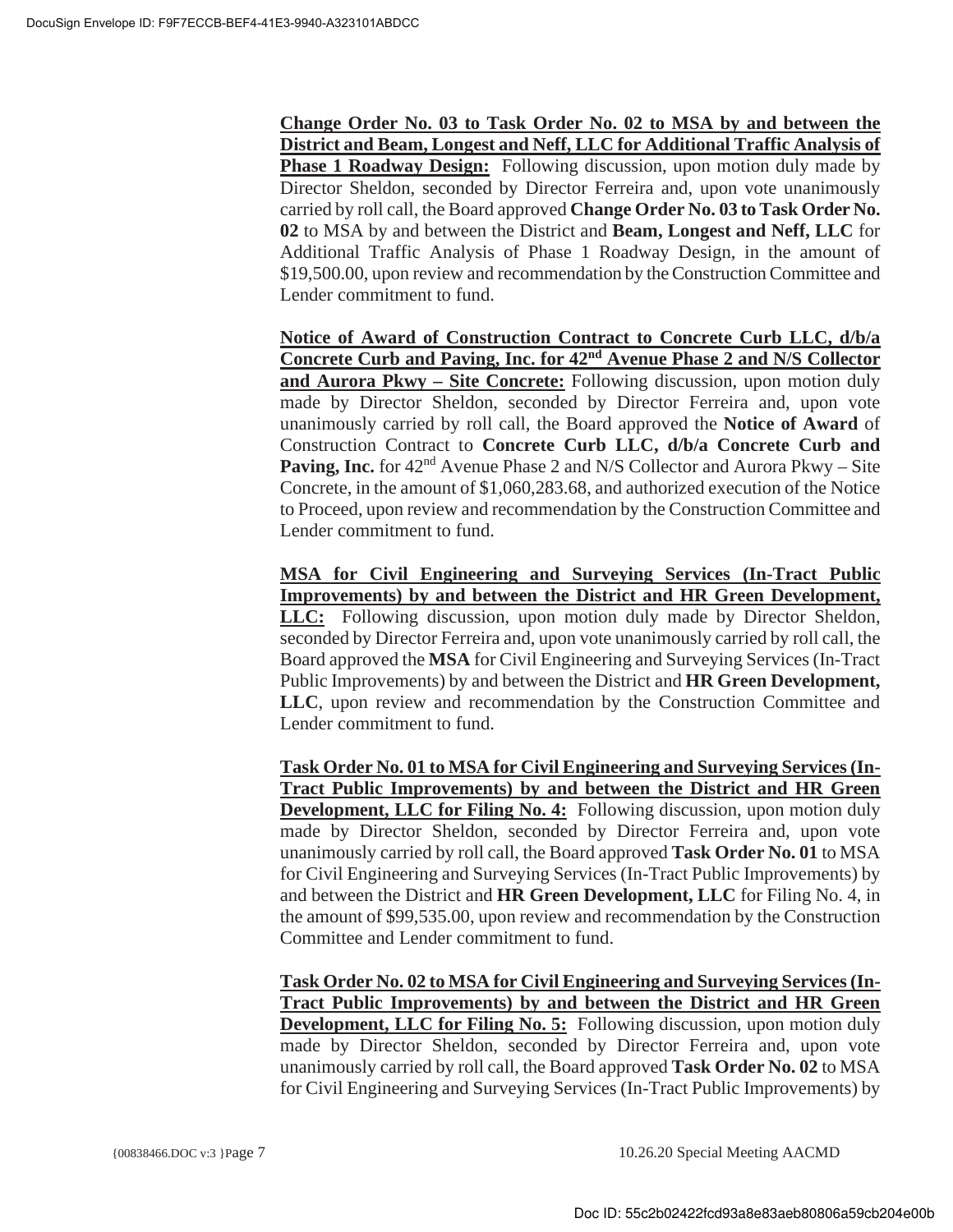and between the District and **HR Green Development, LLC** for Filing No. 5, in the amount of \$171,200.00, upon review and recommendation by the Construction Committee and Lender commitment to fund.

**Task Order No. 03 to MSA for Civil Engineering and Surveying Services (In-Tract Public Improvements) by and between the District and HR Green Development, LLC for Filing No. 8:** Following discussion, upon motion duly made by Director Sheldon, seconded by Director Ferreira and, upon vote unanimously carried by roll call, the Board approved **Task Order No. 03** to MSA for Civil Engineering and Surveying Services (In-Tract Public Improvements) by and between the District and **HR Green Development, LLC** for Filing No. 8, in the amount of \$210,800.00, upon review and recommendation by the Construction Committee and Lender commitment to fund.

**Task Order No. 04 to MSA for Civil Engineering and Surveying Services (In-Tract Public Improvements) by and between the District and HR Green Development, LLC for Filing No. 13:** Following discussion, upon motion duly made by Director Sheldon, seconded by Director Ferreira and, upon vote unanimously carried by roll call, the Board approved **Task Order No. 04** to MSA for Civil Engineering and Surveying Services (In-Tract Public Improvements) by and between the District and **HR Green Development, LLC** for Filing No. 13, in the amount of \$38,220.00, upon review and recommendation by the Construction Committee and Lender commitment to fund.

**Change Order No. 11 to Construction Agreement by and between the District and Iron Woman Construction & Environmental Services, LLC for Hand Pour Sidewalk on Denali:** Following discussion, upon motion duly made by Director Sheldon, seconded by Director Ferreira and, upon vote unanimously carried by roll call, the Board approved **Change Order No. 11** to Construction Agreement by and between the District and **Iron Woman Construction & Environmental Services, LLC** for Hand Pour Sidewalk on Denali, in the amount of \$3,342.10, upon review and recommendation by the Construction Committee and Lender commitment to fund.

**MSA for Limited Construction Management Services by and between the District and JHL Constructors, Inc.:** Following discussion, upon motion duly made by Director Sheldon, seconded by Director Ferreira and, upon vote unanimously carried by roll call, the Board approved the MSA for Limited Construction Management Services by and between the District and **JHL Constructors, Inc.**, upon review and recommendation by the Construction Committee and Lender commitment to fund.

**Task Order No. 01 to MSA for Limited Construction Management Services by and between the District and JHL Constructors, Inc., for First Phase of Services:** Following discussion, upon motion duly made by Director Sheldon, seconded by Director Ferreira and, upon vote unanimously carried by roll call, the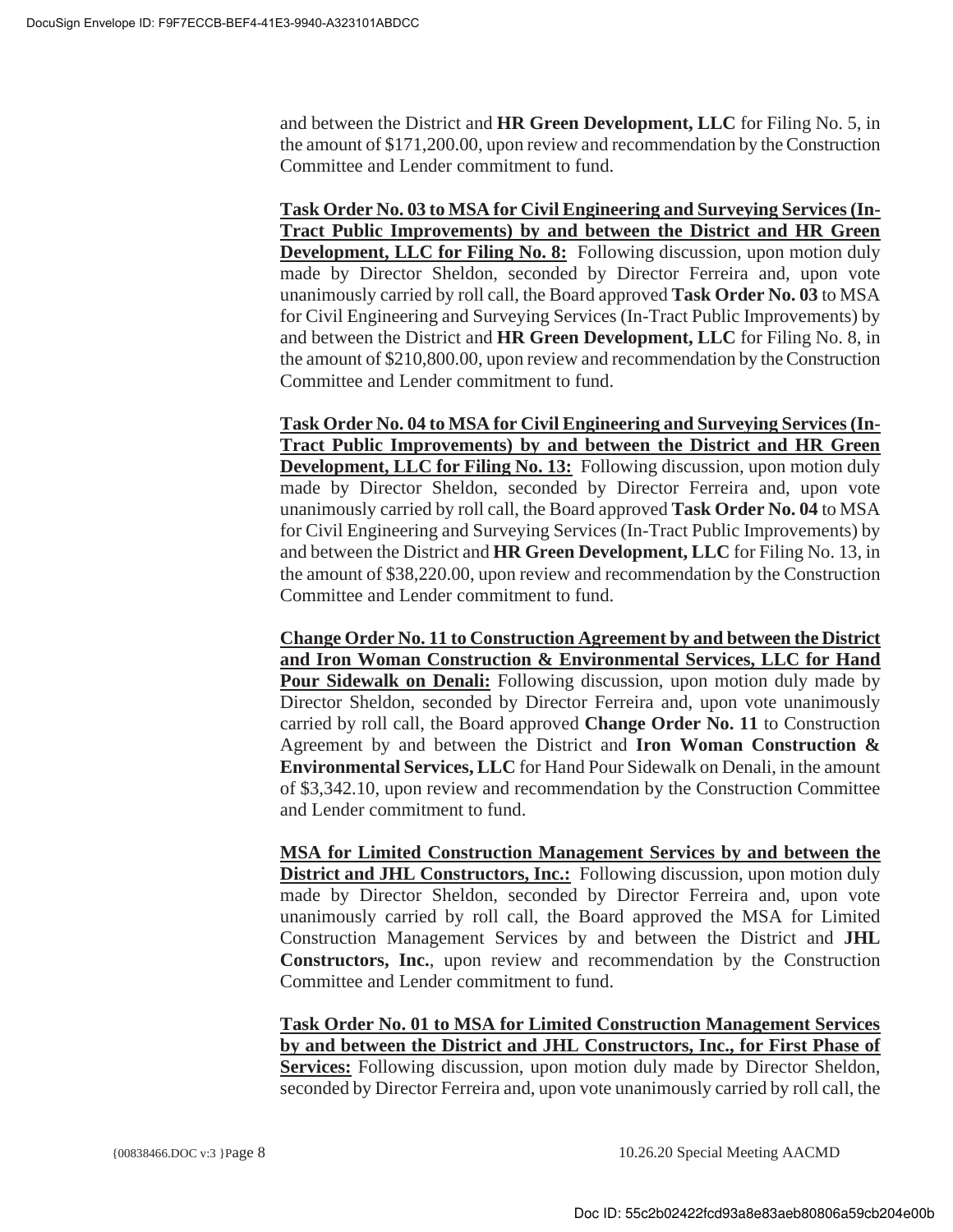Board approved **Task Order No. 01** to MSA for Limited Construction Management Services by and between the District and **JHL Constructors, Inc.**, for  $4<sup>th</sup>$  Quarter 2020 Services in the amount of \$415,333.08, upon review and recommendation by the Construction Committee and lender commitment.

**Change Order No. 24 under the Construction Agreement by and between the District and JHL Constructors, Inc. for Trib T Aurora Pkwy P3 & Mainstreet P3 (Additional Water Valve):** Following discussion, upon motion duly made by Director Sheldon, seconded by Director Ferreira and, upon vote unanimously carried by roll call, the Board approved **Change Order No. 24** under the Construction Agreement by and between the District and **JHL Constructors, Inc.**  for Trib T Aurora Pkwy P3 & Mainstreet P3 (Additional Water Valve), in the amount of \$36,079.48, upon review and recommendation by the Construction Committee and lender commitment.

**Change Order No. 10 under the Construction Agreement by and between the District and JHL Constructors, Inc. for Added Asphalt Scope,:** Following discussion, upon motion duly made by Director Sheldon, seconded by Director Ferreira and, upon vote unanimously carried by roll call, the Board approved **Change Order No. 10** under the Construction Agreement by and between the District and **JHL Constructors, Inc.** for Added Asphalt Scope, in the amount of \$2,857,190.85, upon review and recommendation by the Construction Committee and Lender commitment to fund.

**Change Order No. 09 under the Construction Agreement by and between the District and JHL Constructors, Inc. for Clean-up Near Denali Boulevard:** Following discussion, upon motion duly made by Director Sheldon, seconded by Director Ferreira and, upon vote unanimously carried by roll call, the Board approved **Change Order No. 09** under the Construction Agreement by and between the District and **JHL Constructors, Inc.** for Clean-up Near Denali Boulevard, in the amount of \$5,712, upon review and recommendation by the Construction Committee and Lender commitment to fund.

**Change Order No. 03 under the Construction Agreement by and between the District and Kelley Trucking, Inc. for Tributary T Grading and Erosion Control (Emergency Clean-up E-470):** Following discussion, upon motion duly made by Director Sheldon, seconded by Director Ferreira and, upon vote unanimously carried by roll call, the Board approved **Change Order No. 03** under the Construction Agreement by and between the District and **Kelley Trucking, Inc.** for Tributary T Grading and Erosion Control (Emergency Clean-up E-470, in the amount of \$160,500, upon review and recommendation by the Construction Committee and Lender commitment to fund.

**Change Order No. 10 under the Construction Agreement by and between the District and Martin Marietta Materials, Inc. (Denver) for Mainstreet P1-2 and 42nd, Aura P1 (Replace Pavement):** Following discussion, upon motion

{00838466.DOC v:3 }Page 9 10.26.20 Special Meeting AACMD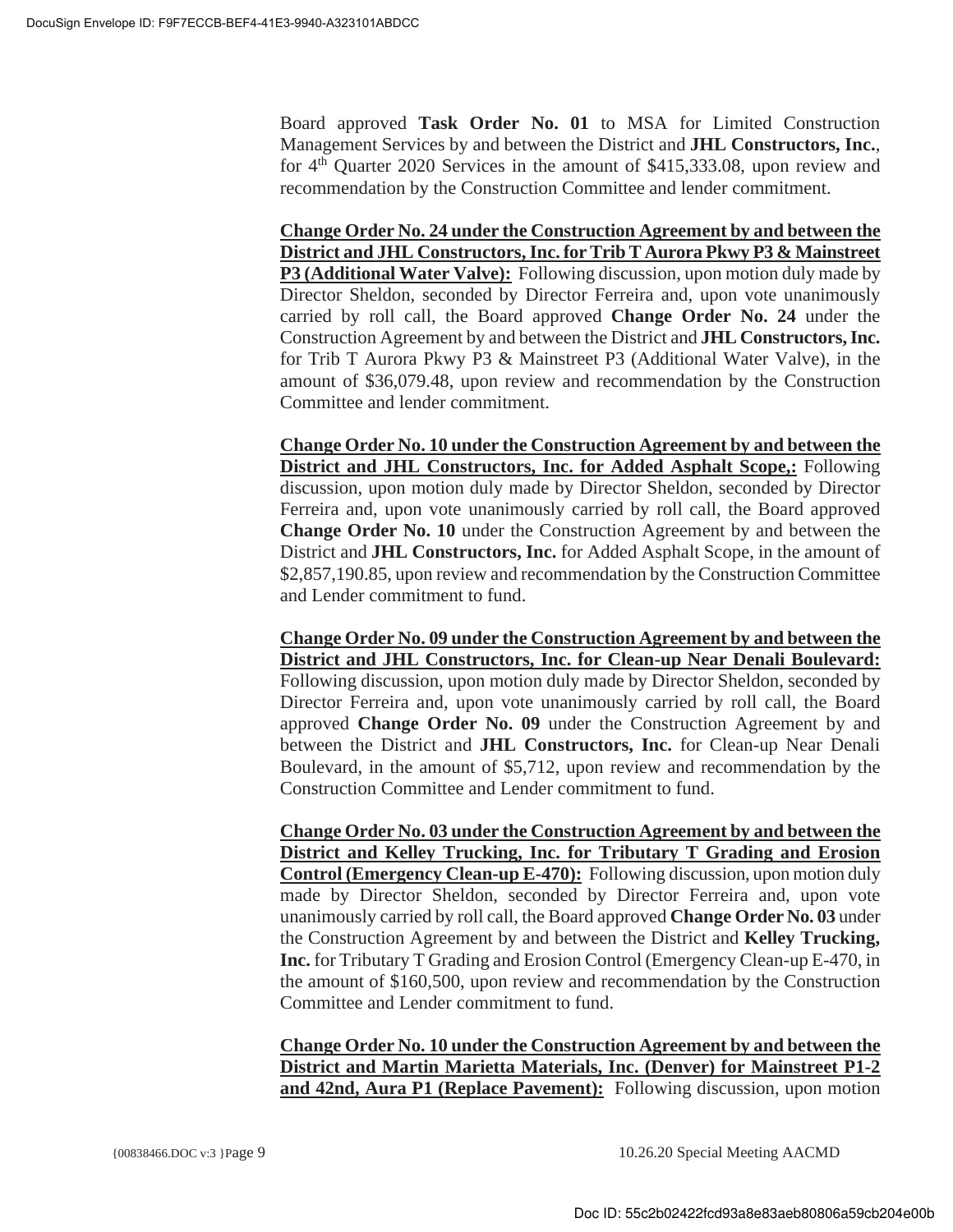duly made by Director Sheldon, seconded by Director Ferreira and, upon vote unanimously carried by roll call, the Board approved **Change Order No. 10** under the Construction Agreement by and between the District and **Martin Marietta Materials, Inc. (Denver)** for Mainstreet P1-2 and 42nd, Aura P1 (Replace Pavement), in the amount of \$8,180.10, upon review and recommendation by the Construction Committee and Lender commitment to fund.

**Change Order No. 11 under the Construction Agreement by and between the District and Martin Marietta Materials, Inc. (Denver) for Mainstreet P1-2 and 42nd, Aura P1 (Paving Design Changes):** Following discussion, upon motion duly made by Director Sheldon, seconded by Director Ferreira and, upon vote unanimously carried by roll call, the Board approved **Change Order No. 11** under the Construction Agreement by and between the District and **Martin Marietta Materials, Inc. (Denver)** for Mainstreet P1-2 and 42nd, Aura P1 (Paving Design Changes), in the amount of \$102,300.13, upon review and recommendation by the Construction Committee and Lender commitment fund.

**Change Order No. 12 under the Construction Agreement by and between the District and Martin Marietta Materials, Inc. (Denver) for Mainstreet P1-2 and 42nd, Aura P1 (Main Street Patching):** Following discussion, upon motion duly made by Director Sheldon, seconded by Director Ferreira and, upon vote unanimously carried by roll call, the Board approved **Change Order No. 12** under the Construction Agreement by and between the District and **Martin Marietta Materials, Inc. (Denver)** for Mainstreet P1-2 and 42nd, Aura P1, in the amount of \$59,093.51, upon review and recommendation by the Construction Committee and Lender commitment to fund.

**Change Order No. 01 to Task Order No. 08 under the MSA for Civil Engineering Services by and between the District and Merrick & Company for Additional Tasks (Trib T Phase 01 – E-470 Ramp Modifications):** Following discussion, upon motion duly made by Director Sheldon, seconded by Director Ferreira and, upon vote unanimously carried by roll call, the Board approved **Change Order No. 01 to Task Order No. 08** under the MSA for Civil Engineering Services by and between the District and **Merrick & Company** for Additional Tasks (Trib T Phase 01 – E-470 Ramp Modifications), in the amount of \$12,400.00, upon review and recommendation by the Construction Committee and Lender commitment to fund.

**Change Order No. 01 to Task Order No. 10 under the MSA for Civil Engineering Services by and between the District and Merrick & Company for Superelevation Changes, ECCV Coordination, ISP Details and E470 Support:** Following discussion, upon motion duly made by Director Sheldon, seconded by Director Ferreira and, upon vote unanimously carried by roll call, the Board approved **Change Order No. 01 to Task Order No. 10** under the MSA for Civil Engineering Services by and between the District and **Merrick & Company**  for Superelevation Changes, ECCV Coordination, ISP Details and E470 Support,

{00838466.DOC v:3 }Page 10 10.26.20 Special Meeting AACMD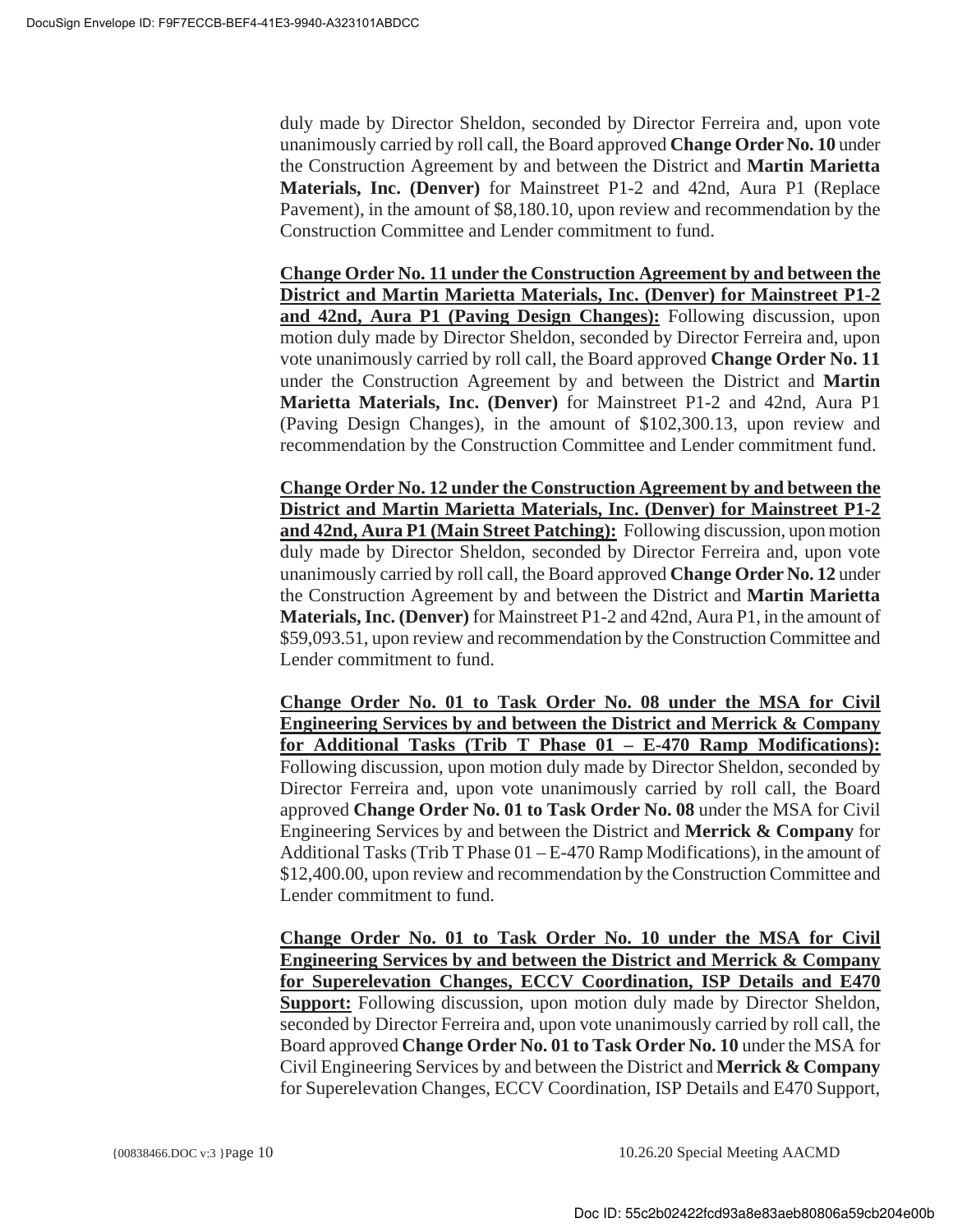in the amount of \$66,500.00, upon review and recommendation by the Construction Committee and Lender commitment to fund.

**MSA for Planning and Landscape Architectural Services (In-Tract Public Improvements) by and between the District and Norris Design, Inc.:** Following discussion, upon motion duly made by Director Sheldon, seconded by Director Ferreira and, upon vote unanimously carried by roll call, the Board approved the **MSA** for Planning and Landscape Architectural Services (In-Tract Public Improvements) by and between the District and **Norris Design, Inc.**, upon review and recommendation by the Construction Committee and Lender commitment to fund.

**Task Order No. 01 under the MSA for Planning and Landscape Architectural Services (In-Tract Public Improvements) by and between the District and Norris Design, Inc. for TAH Filing No. 4 Public Segregation:** Following discussion, upon motion duly made by Director Sheldon, seconded by Director Ferreira and, upon vote unanimously carried by roll call, the Board approved **Task Order No. 01** under the MSA for Planning and Landscape Architectural Services (In-Tract Public Improvements) by and between the District and **Norris Design, Inc.** for TAH Filings 4 Public Segregation, in an amount not to exceed \$20,279.20, upon review and recommendation by the Construction Committee and Lender commitment to fund.

**Task Order No. 02 under the MSA for Planning and Landscape Architectural Services (In-Tract Public Improvements) by and between the District and Norris Design, Inc. for TAH Filing No. 5 Public Segregation:** Following discussion, upon motion duly made by Director Sheldon, seconded by Director Ferreira and, upon vote unanimously carried by roll call, the Board approved **Task Order No. 02** under the MSA for Planning and Landscape Architectural Services (In-Tract Public Improvements) by and between the District and **Norris Design, Inc.** for TAH Filings 5 Public Segregation, in an amount not to exceed \$48,720, upon review and recommendation by the Construction Committee and Lender commitment to fund.

**Task Order No. 03 under the MSA for Planning and Landscape Architectural Services (In-Tract Public Improvements) by and between the District and Norris Design, Inc. for TAH Filing No. 8 Public Segregation (reference on invoice):** Following discussion, upon motion duly made by Director Sheldon, seconded by Director Ferreira and, upon vote unanimously carried by roll call, the Board approved **Task Order No. 03** under the MSA for Planning and Landscape Architectural Services (In-Tract Public Improvements) by and between the District and **Norris Design, Inc.** for TAH Filings 8 Public Segregation (reference on invoice), in an amount not to exceed \$36,300.60, upon review and recommendation by the Construction Committee and Lender commitment to fund.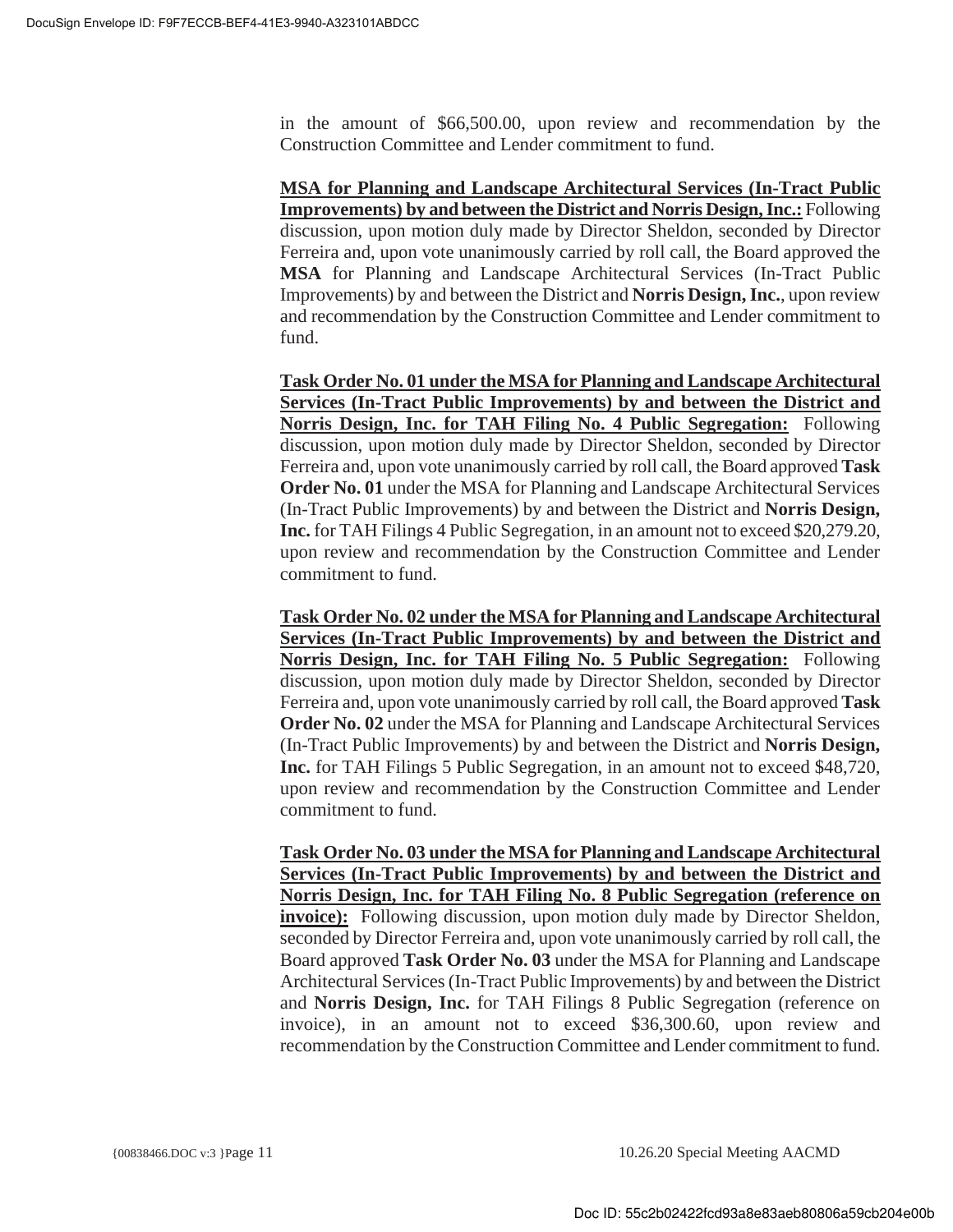**Change Order No. 01 to Task Order No. 22 under the MSA for Planning and Landscape Architectural Services by and between the District and Norris Design, Inc. for Buffer GIG Plan Changes:** Following discussion, upon motion duly made by Director Sheldon, seconded by Director Ferreira and, upon vote unanimously carried by roll call, the Board approved **Change Order No. 01 to Task Order No. 22** under the MSA for Planning and Landscape Architectural Services by and between the District and **Norris Design, Inc.** for Buffer GIG Plan Changes, in an amount not to exceed \$25,000, upon review and recommendation by the Construction Committee and Lender commitment to fund.

**Change Order No. 06 under the Construction Agreement by and between the District and Pase Contracting, Inc. – Colorado for Mainstreet Phase 3 Tributary T EWEC (Results from COA & SRM Inspections):** Following discussion, upon motion duly made by Director Sheldon, seconded by Director Ferreira and, upon vote unanimously carried by roll call, the Board approved **Change Order No. 06** under the Construction Agreement by and between the District and **Pase Contracting, Inc. – Colorado** for Mainstreet Phase 3 Tributary T EWEC (Results from COA & SRM Inspections), in the amount of \$45,384.50, upon review and recommendation by the Construction Committee and Lender commitment to fund.

**Change Order No. 12 under the Construction Agreement by and between the District and Pase Contracting, Inc. – Colorado for Mainstreet P1 (Miscellaneous Clean-up & Response to SRM Inspections):** Following discussion, upon motion duly made by Director Sheldon, seconded by Director Ferreira and, upon vote unanimously carried by roll call, the Board approved **Change Order No. 12** under the Construction Agreement by and between the District and **Pase Contracting, Inc. – Colorado** for Mainstreet P1 (Miscellaneous Clan-up & Response to SRM Inspections), in the amount of  $$13,323.55$ , upon review and recommendation by the Construction Committee and Lender commitment to fund.

**Change Order No. 15 under the Construction Agreement by and between the District and Stormwater Risk Management, LLC for Erosion Control - Straw Blankets:** Following discussion, upon motion duly made by Director Sheldon, seconded by Director Ferreira and, upon vote unanimously carried by roll call, the Board approved **Change Order No. 15** under the Construction Agreement by and between the District and **Stormwater Risk Management, LLC** for Erosion Control - Straw Blankets in the amount of \$370,678.52, upon review and recommendation by the Construction Committee and Lender commitment to fund.

**ARTA MATTERS** There were no ARTA matters.

 $\overline{\phantom{a}}$ 

 $\overline{\phantom{a}}$  . The set of the set of the set of the set of the set of the set of the set of the set of the set of the set of the set of the set of the set of the set of the set of the set of the set of the set of the set o

{00838466.DOC v:3 }Page 12 10.26.20 Special Meeting AACMD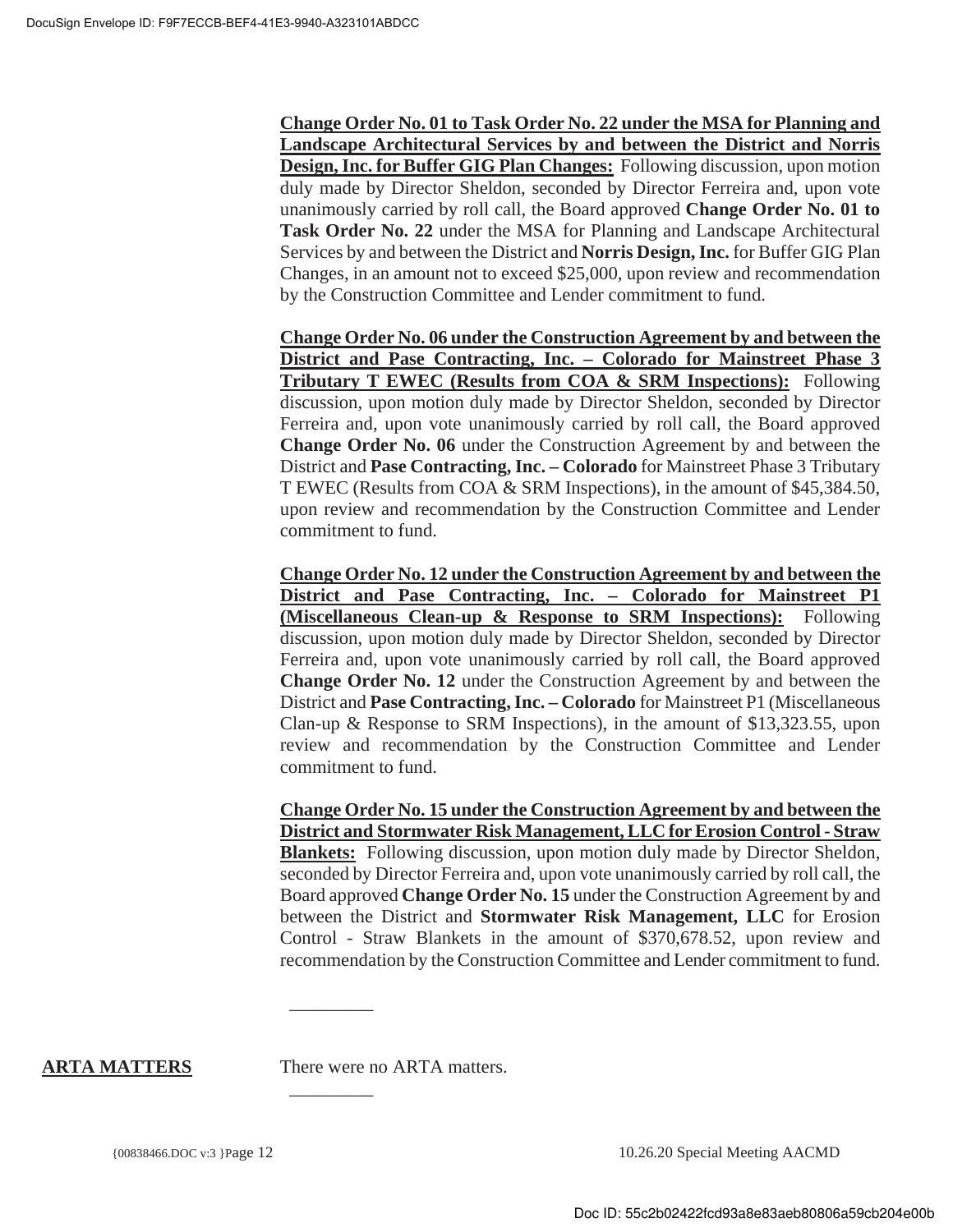# **EXECUTIVE SESSION**

An executive session of the District convened at 4:37 p.m. for the sole purpose of discussing personnel matters as authorized by Section  $24-6-402(4)(f)(i)$ , C.R.S. During the executive session, the Board did not engage in substantial discussion of any matter not enumerated in Section 24-6-402(4), C.R.S. The Board did not adopt any proposed policy, position, resolution, rule, regulation or formal action. The executive session was adjourned at 4:53 p.m. on a motion by Director Ferreira, seconded by Director Sheldon and, upon vote, unanimously carried.

#### **OTHER BUSINESS** There was no other business for discussion.

**ADJOURNMENT** There being no further business to come before the Board at this time, upon motion duly made by Director Ferreira, seconded by Director Sheldon and, upon vote, unanimously carried, the meeting was adjourned.

Respectfully submitted,

-DocuSigned by:

Denise Denslow

-77517AF6E925439...<br>Secretary for the Meeting